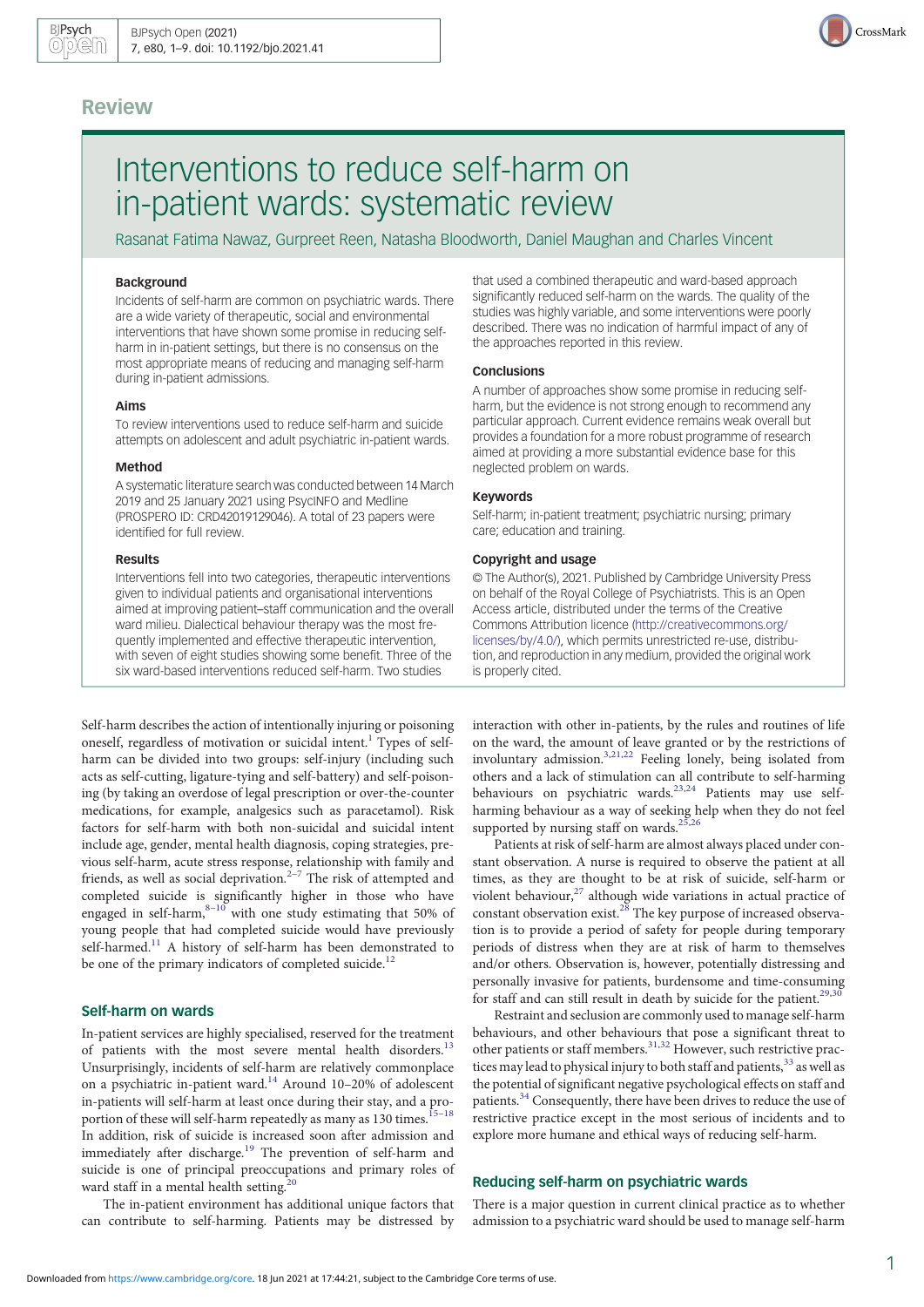or suicide risk. A large proportion of patients presenting with these problems have a diagnosis of emotionally unstable personality disorder (EUPD).

The National Institute for Health and Care Excellence guidance for managing EUPD,<sup>35</sup> states that clinicians should 'explore other options before considering admission to a crisis unit or in-patient admission'. Further, longitudinal data-sets suggest that admission to hospital does not reduce the risk of suicide, and multiple admissions to manage suicide risk is associated with an increased risk.<sup>36</sup> However, where the self-harm or suicide risk is associated with a mental illness that can be treated using medications, such as bipolar disorder, depression or schizophrenia, a short-term admission for medical treatment is clearly justifiable as the risk of self-harm reduces substantially follow-ing treatment.<sup>[36](#page-7-0)</sup> The management of self-harm and suicide risk on psychiatric wards will therefore need to be addressed on wards, whether or not these risks were the major reason for admission. Interventions to address these risks therefore remain pertinent.

Therapeutic approaches such as dialectical behaviour therapy (DBT) and cognitive–behavioural therapy (CBT), and emotionregulation training may all be used to treat adolescents who selfharm. Both DBT and CBT have been adapted to in-patient settings and have been shown to reduce self-harming behaviours in adolescents.[37](#page-7-0)–[41](#page-7-0) Treatment in out-patient settings is usually intensive and relatively prolonged, so the impact of treatment during a short inpatient admission is likely to be modest. Social and environmental factors also play a role in increasing the likelihood of self-harm. These factors include relationships between patients and staff, relationships with other patients, the physical environment and the organisation of care.[42](#page-7-0),[43](#page-7-0) These wider causes and influences can also be addressed in social and organisational interventions such as adjusting staff rotas to cover high-risk periods and providing additional interests and social activities[.29](#page-7-0) Such interventions, in the context of an in-patient environment, have the advantages of a relatively immediate impact, providing a more positive atmosphere for both patients and staff and potentially reducing the need for observation, restraint and seclusion.

## Aims

In summary, there are a wider variety of therapeutic, social and environmental interventions that have shown some promise in reducing self-harm on in-patient wards. However, the studies vary considerably in methodology, the evidence is scattered across many different journals and disciplines and there is no consensus on the most appropriate means of reducing and managing selfharm during an in-patient admission.

The present systematic review considers interventions that may be used to reduce the incidence and severity of self-harm and suicide attempts in adolescent and adult psychiatric in-patient settings. Our aim was to assess the efficacy of interventions and provide guidance to researchers on which interventions show promise and deserve further study, and provide guidance to clinical teams on which interventions are most effective in reducing self-harm on in-patient wards.

## Method

The preferred reporting items for systematic reviews and meta-analyses (PRISMA) recommendations were used as guidelines to report this review.<sup>[44](#page-8-0)</sup> A protocol for the review was registered with PROSPERO (ID: CRD42019129046).

## Systematic literature search

The systematic literature search was conducted between 14 March 2019 and 25 January 2021 using PsycINFO and Medline.

Additional relevant articles were also identified by screening references and reading titles and abstracts of papers in relevant journals. Search terms were developed by authors and can be accessed in the Supplementary Table 1 available at [https://doi.org/10.1192/bjo.](https://doi.org/10.1192/bjo.2021.41) [2021.41](https://doi.org/10.1192/bjo.2021.41).

#### Eligibility criteria

The following criteria had to be met for studies to be included in the review: peer-reviewed, any date, in English, any country, any study design, must be evaluated, and have on an impact in-patient selfharm behaviour on a ward. Self-harm was defined as any act of self-poisoning or self-injury carried out by a person, including self-harm with or without suicidal intent. Interventions with any aim were included if impact on self-harm was reported as an outcome measure. Only interventions conducted primarily in inpatient settings were included. All in-patient settings were included for example forensic, psychiatric intensive care units (PICUs) and adolescent wards. No restrictions were placed on patient's age, ethnicity, demographics or the presence and nature of any psychiatric conditions.

Exclusions included studies that examined self-harm reduction interventions in the emergency department as well as other general hospital settings. Studies were also excluded if they were qualitative, commentaries, reviews or were about people with intellectual diffi-culties as the aetiology of self-harm is different in this group.<sup>[45](#page-8-0)</sup> Studies conducted only in community psychiatric settings were excluded, unless parts of the intervention were also implemented in an in-patient psychiatric ward.

#### Screening and data extraction

Author-developed data extraction forms were used to extract relevant information and data from the full-text articles. The data extraction forms were based on the Template for Intervention Description and Replication.<sup>[46](#page-8-0)</sup> The forms included, where available: the aim of the intervention, design and development, type of inpatient setting, study design, baseline data, control group, duration and frequency, outcome measures, results and limitations identified by authors, description of the intervention, year of implementation, type of ward, description of ward, country, patient and staff demographics and characteristics.

Initial extraction was carried out for five papers by one reviewer (R.F.N.) and checked by a second reviewer (G.R.) who has extensive experience in conducting systematic reviews. Any discrepancies between the authors were resolved through discussion. Following this, the remaining papers were extracted by R.F.N.

## Quality assessment

Quality ratings were completed for all 23 studies, using the Effective Public Health Practice Project (EPHPP) quality assessment tool. Quality rating was conducted by two authors (R.F.N. and G.R.) and any discrepancies in ratings were resolved through discussion. This tool is suitable to assess quality across different study designs conducted in healthcare settings. This tool has been used in multiple healthcare-related systematic reviews.<sup>47,48</sup> The final quality rating of each study was derived from the ratings on the following six measures: selection bias, study design, confounders, masking, data collection methods and withdrawals or drop-out. No studies were excluded from the review based on quality ratings.

## Data synthesis

As a result of high heterogeneity of study designs, interventions and outcome measures, it was not appropriate to conduct a meta-analysis. Studies were grouped into either therapeutic, ward based or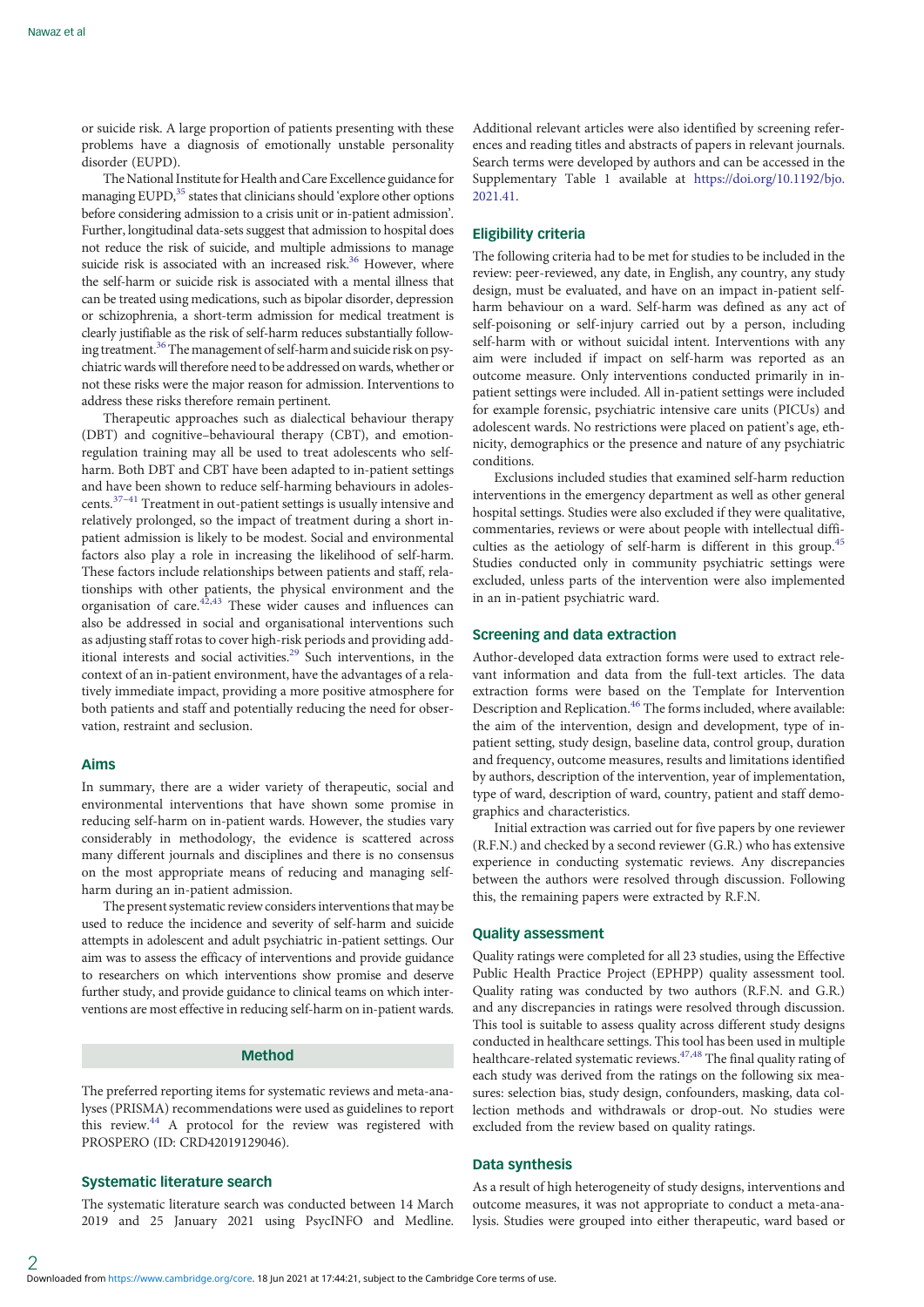

Fig. 1 PRISMA flow chart for selection process of studies in the systematic review.

mixed. Therapeutic studies were interventions aimed at improving the well-being of patients through therapy. Ward-based studies were interventions targeting the ward environment and ward milieu, to reduce self-harm. Studies that used both therapeutic and ward-based interventions were grouped under mixed intervention.

## Results

The initial search generated 29 968 articles across PsycINFO and Medline, additional screening of reference lists identified 13 more papers. Using reference managing software, duplicates were removed, and article titles were screened ( $n = 26797$ ). A total of 70 papers were eligible for full-text review. For each stage of the screening process, the number of articles is presented in Fig. 1. A total of 23 full-text papers were identified and included in the final review. See Supplementary Table 2 for a breakdown of the characteristics of all 23 studies.

#### Study characteristics

#### Study setting

A total of 23 studies evaluated an intervention to reduce selfharming behaviour on in-patient psychiatric wards and were included in the present review. The majority of the studies were conducted in the USA  $(n = 11)$ ,<sup>49–[59](#page-8-0)</sup> followed by the UK  $(n = 6)$ ,<sup>43,[60](#page-8-0)–[64](#page-8-0)</sup> Germany  $(n = 2)$ ,  $65,66$  Ireland  $(n = 2)$ ,  $67,68$  Italy  $(n = 1)$ ,  $69$  and Pakistan  $(n = 1)$ .<sup>[70](#page-8-0)</sup>

Interventions were conducted on both adult wards $49,50,54,56,58-70$  $49,50,54,56,58-70$ and adolescent in-patient wards.<sup>[43](#page-7-0)[,51](#page-8-0)-[53,55,57](#page-8-0)</sup> Many wards did not have any gender restrictions  $(n = 10)$ ,<sup>49,50,[53](#page-8-0)–[56](#page-8-0),[58](#page-8-0),[60](#page-8-0),[69](#page-8-0),[70](#page-8-0)</sup> but a few studies conducted interventions on female-only  $(n=3)^{62,65,66}$  $(n=3)^{62,65,66}$  $(n=3)^{62,65,66}$  or male-only psychiatric ward ( $n = 1$ ),<sup>[63](#page-8-0)</sup> or did not report the gender of the ward  $(n = 7)$ .<sup>52,57,59,61,64,67,68</sup> In total, 62 in-patient psychiatric wards were included in the present review. Many of these were acute psychiatric wards  $(n=41)$ , <sup>[49](#page-8-0),[54](#page-8-0),[56](#page-8-0),[58](#page-8-0)–[63](#page-8-0),[65](#page-8-0)–[70](#page-8-0)</sup> followed by

forensic  $(n = 6)$ ,<sup>[64](#page-8-0)</sup> child and adolescent wards  $(n = 7)$ ,<sup>43,[51](#page-8-0)–[53,55,57](#page-8-0)</sup> PICU ( $n = 4$ )<sup>[60](#page-8-0)</sup> and triage/assessment units ( $n = 3$ ).<sup>60</sup> One study did not report the number or type of wards.<sup>[50](#page-8-0)</sup>

#### Study aims and design

The study designs varied with the majority using a pre and post design  $(n = 14)$ ,  $\frac{49,51-53,55,57-59,61-63,65,66,69}{6}$  $\frac{49,51-53,55,57-59,61-63,65,66,69}{6}$  $\frac{49,51-53,55,57-59,61-63,65,66,69}{6}$  $\frac{49,51-53,55,57-59,61-63,65,66,69}{6}$  $\frac{49,51-53,55,57-59,61-63,65,66,69}{6}$  $\frac{49,51-53,55,57-59,61-63,65,66,69}{6}$  $\frac{49,51-53,55,57-59,61-63,65,66,69}{6}$  $\frac{49,51-53,55,57-59,61-63,65,66,69}{6}$  $\frac{49,51-53,55,57-59,61-63,65,66,69}{6}$  $\frac{49,51-53,55,57-59,61-63,65,66,69}{6}$  $\frac{49,51-53,55,57-59,61-63,65,66,69}{6}$  $\frac{49,51-53,55,57-59,61-63,65,66,69}{6}$  $\frac{49,51-53,55,57-59,61-63,65,66,69}{6}$  followed by randomised controlled trials  $(n = 6)$ ,<sup>50,[54,56,60](#page-8-0),[68](#page-8-0),[70](#page-8-0)</sup> non-randomised controlled trials  $(n = 1)$  $2)^{64,67}$  $2)^{64,67}$  $2)^{64,67}$  and interrupted time series  $(n=1)$ .<sup>43</sup> The majority of the studies had control groups except five.<sup>57,59,[61](#page-8-0)-[63](#page-8-0)</sup> All interventions aimed to reduce the frequency of self-harm, although many also monitored depression, anxiety, suicidal ideation and other indices.

#### Quality ratings

All 23 studies were rated for quality using the EPHPP tool. One intervention had a strong quality rating,  $60$  and five studies had a moderate quality rating. $4\overline{9},50,54,65,70$  $4\overline{9},50,54,65,70$  $4\overline{9},50,54,65,70$  $4\overline{9},50,54,65,70$  $4\overline{9},50,54,65,70$  $4\overline{9},50,54,65,70$  The remaining 17 studies were rated as weak because of selection bias and masking. [43](#page-7-0),[51](#page-8-0)-[53](#page-8-0),[55](#page-8-0)-[59,61](#page-8-0)–[64,66](#page-8-0)–[69](#page-8-0) See Supplementary Table 3 for a full breakdown of quality ratings.

#### Nature of interventions

The majority of the studies were therapeutic interventions for patients  $(n = 15)$ .<sup>[49](#page-8-0)–[51](#page-8-0),[53](#page-8-0)–[58](#page-8-0),[65](#page-8-0)–[70](#page-8-0)</sup> A smaller selection of studies implemented interventions focusing on changes to the ward environment  $(n = 6)$ .<sup>52,[59](#page-8-0)–[61](#page-8-0),[63](#page-8-0),[64](#page-8-0)</sup> Two studies used a combination of therapeutic and ward-based techniques to develop and implement an intervention to reduce self-harm. $43,62$  $43,62$  $43,62$  See [Table 1](#page-3-0) for descriptions of the interventions.

#### Length of interventions

The length of the interventions varied considerably across the 23 studies. The length for the 14 therapeutic interventions varied: 3 days,<sup>54</sup> 4 days,<sup>49</sup> 10 days,<sup>[56](#page-8-0)</sup> then 1 month,<sup>50,57,67,68</sup> 2 months,<sup>[64](#page-8-0)</sup> 3 months,<sup>[58](#page-8-0),[65](#page-8-0),[66,70](#page-8-0)</sup> 12 months<sup>[55](#page-8-0)</sup> and 18 months<sup>[63](#page-8-0)</sup>. The six ward-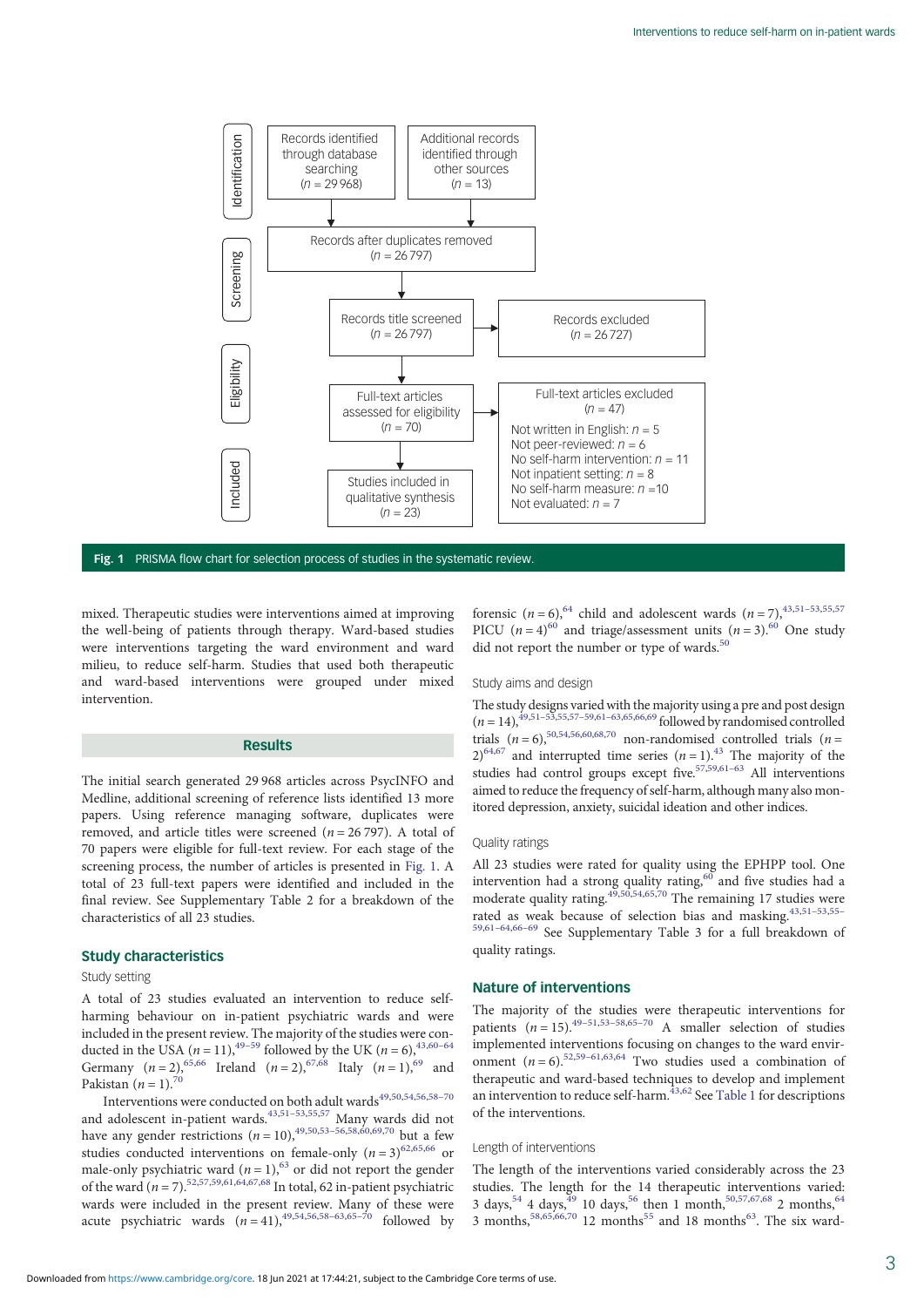<span id="page-3-0"></span>

| Table 1 Descriptions of therapeutic interventions, ward-based interventions and mixed interventions                                       |                                                                                                                                                                                                                                                                                                                                                  |
|-------------------------------------------------------------------------------------------------------------------------------------------|--------------------------------------------------------------------------------------------------------------------------------------------------------------------------------------------------------------------------------------------------------------------------------------------------------------------------------------------------|
| Intervention type                                                                                                                         | Intervention details                                                                                                                                                                                                                                                                                                                             |
| <b>Therapeutic interventions</b>                                                                                                          |                                                                                                                                                                                                                                                                                                                                                  |
| Dialectical behaviour therapy (DBT) $(n = 8)$                                                                                             | DBT for female in-patients with emotionally unstable personality disorder (EUPD), 3<br>months treatment <sup>65,66</sup><br>DBT for 6 weeks <sup>67</sup>                                                                                                                                                                                        |
|                                                                                                                                           | DBT for adolescent psychiatric in-patient unit $-$ 2 weeks, 10 sessions <sup>53</sup><br>DBT with three different intensity levels in a psychiatric in-patient setting, length not<br>stated <sup>55</sup>                                                                                                                                       |
|                                                                                                                                           | DBT and cognitive-behavioural therapy (CBT) for in-patients with a personality<br>disorder, 10 sessions, 45 min daily <sup>56</sup>                                                                                                                                                                                                              |
|                                                                                                                                           | Modified psychodynamic treatment programme to emphasise DBT use for patients<br>with borderline personality disorder <sup>58</sup>                                                                                                                                                                                                               |
| Problem-solving therapy $(n = 2)$                                                                                                         | DBT implementation for adolescents, 9 sessions per week <sup>51</sup><br>Culturally adapted problem-solving therapy, 6 sessions, 3 months in Pakistan <sup>70</sup>                                                                                                                                                                              |
|                                                                                                                                           | Group problem-solving skills training for self-harm, six 2 h sessions <sup>68</sup>                                                                                                                                                                                                                                                              |
| Skills to enhance positivity (STEPs) and and Systems Training for<br>Emotional Predictability and Problem Solving (STEPPS) therapy $(n =$ | A two-part positive affect programme (STEPPS) designed to decrease recurrent<br>suicidal behaviour, 20-week programme for patients with EUPD <sup>69</sup>                                                                                                                                                                                       |
| 2)                                                                                                                                        | Modified skills to enhance positivity (STEPs) therapy, participants picked own topics to<br>cover, with technology-assisted reminders on ward and 4 weeks of daily text<br>messages post-discharge <sup>57</sup>                                                                                                                                 |
| Unified protocol $(n = 1)$                                                                                                                | Unified protocol is a cognitive-behavioural intervention addressing psychological<br>disorders with aversive reactions to frequent negative emotion. Unified protocol (5<br>sessions) was modified to address suicidal thoughts and behaviours in an in-<br>patient setting <sup>49</sup>                                                        |
| Phone-based positive psychology $(n = 1)$                                                                                                 | Phone-based positive psychology, weekly one-on-one telephone sessions over 6<br>weeks <sup>50</sup>                                                                                                                                                                                                                                              |
| Post-admission cognitive therapy (PACT)<br>$(n = 1)$                                                                                      | PACT is an in-patient CBT programme based on the cognitive model of depression and<br>suicide. Present study used this on military personnel with post-traumatic stress<br>disorder, 60-90 min CBT sessions over 3 days <sup>54</sup>                                                                                                            |
| <b>Ward-based interventions</b>                                                                                                           |                                                                                                                                                                                                                                                                                                                                                  |
| Patient-staff communication, including Safewards: $(n = 3)$<br>Staff training $(n = 3)$                                                   | Safewards, a package of 10 interventions focusing on patient-centred care and<br>behaviour standards for staff and patients in order to reduce containment rates <sup>60</sup><br>Safewards, exploring the effect of this 10-part intervention on 6 forensic wards, 10-                                                                          |
|                                                                                                                                           | week intervention <sup>64</sup>                                                                                                                                                                                                                                                                                                                  |
|                                                                                                                                           | Reduce and replace constant observations and promote professional culture <sup>63</sup><br>Employing clinical experts. Nurses worked with ward staff 3 days a week to move<br>towards low-conflict low-containment therapy-based nursing <sup>61</sup>                                                                                           |
|                                                                                                                                           | Alternative to constant observation using 17-point behavioural checklist <sup>59</sup><br>Collaborative problem-solving, using retrospective staff surveys and hospital medical<br>records to compare behavioural outcomes and staff perceptions during pre- and                                                                                 |
|                                                                                                                                           | post-training phases of a 5-year study <sup>52</sup>                                                                                                                                                                                                                                                                                             |
| <b>Mixed interventions</b>                                                                                                                |                                                                                                                                                                                                                                                                                                                                                  |
| Zonal nursing and therapeutic days $(n = 1)$                                                                                              | Using zonal nursing where staff are allocated to specified zoned areas in the ward<br>rather being assigned to an individual patient. Patients can move between areas<br>and be monitored discretely. Patients were also involved in co-designing<br>therapeutic days, including recreational, therapeutic and physical activities <sup>62</sup> |
| Additional nurse and activities $(n = 1)$                                                                                                 | Regular twilight shift (15.00-23.00 h) and structured evening activities programme for<br>in-patient adolescents <sup>29</sup>                                                                                                                                                                                                                   |

based interventions generally lasted longer with 2 weeks,  $53$  4 months,<sup>[59](#page-8-0),[69](#page-8-0)</sup> 6 months,<sup>[60](#page-8-0)</sup> 12 months<sup>61</sup> and 5 years.<sup>[52](#page-8-0)</sup> The interven-tions using a mixed approach lasted 12 months<sup>62</sup> and 18 months.<sup>[43](#page-7-0)</sup>

#### Development of interventions

The majority of interventions were developed using staff and patient interviews $4^{3,59,61,62}$  $4^{3,59,61,62}$  $4^{3,59,61,62}$  $4^{3,59,61,62}$  $4^{3,59,61,62}$  $4^{3,59,61,62}$  $4^{3,59,61,62}$  or the interventions were existing therapies adapted specifically for patients with EUPD,  $56,58,66,69$  $56,58,66,69$  $56,58,66,69$  $56,58,66,69$  $56,58,66,69$  $56,58,66,69$  $56,58,66,69$  patients with major depression<sup>[50](#page-8-0)</sup> or to suit the in-patient environment.<sup>[51](#page-8-0),[53](#page-8-0)–</sup> [55,65](#page-8-0)–[67](#page-8-0)

## Patient demographics

A total of 2402 patients were included in the studies under review. Five studies did not report participant sample size, but instead reported number of wards only.<sup>[59](#page-8-0)–[61](#page-8-0),[63](#page-8-0),[64](#page-8-0)</sup> Over half (73%) of the participants were female patients ( $n = 1184$ ) and 27% were male patients ( $n = 430$ ). Eight studies did not report the

gender of patients.<sup>[52,57,59,61,63,64](#page-8-0),[67](#page-8-0),[68](#page-8-0)</sup> Participants were aged between 12 and 18 years on adolescent wards and 16 and 70 years on adult wards, with seven studies not reporting the age of patients.<sup>[56](#page-8-0),[59](#page-8-0),[61](#page-8-0)–[64](#page-8-0),[67](#page-8-0)</sup>

Some studies reported patient diagnoses and employed interventions that were adapted to suit patients with specific illnesses. These included interventions aimed at patients with borderline per-sonality disorder<sup>[56](#page-8-0),[65](#page-8-0),[66](#page-8-0),[69](#page-8-0)</sup> and major depression,<sup>[50](#page-8-0)</sup> interventions aimed at patients with a history of self-harm and suicide ideation,[53](#page-8-0),[54](#page-8-0),[67](#page-8-0),[68](#page-8-0),[70](#page-8-0) and two studies were open to patients with any diagnoses.[49,55](#page-8-0) Eight studies did not report patient diagnoses.[52](#page-8-0),[57](#page-8-0)–[64](#page-8-0)

## Measures (baseline and follow-up)

Baseline measures varied across the studies, with four studies not reporting a baseline measure.<sup>[51](#page-8-0),[53](#page-8-0),[55](#page-8-0),[63](#page-8-0)</sup> All but seven studies had a follow-up period.<sup>[43,](#page-7-0)[51,55,56,61,63](#page-8-0),[64](#page-8-0)</sup> Eight studies had multiple follow-up periods. $49,50,54,57,62,68-70$  $49,50,54,57,62,68-70$  $49,50,54,57,62,68-70$  $49,50,54,57,62,68-70$  $49,50,54,57,62,68-70$  $49,50,54,57,62,68-70$  $49,50,54,57,62,68-70$  $49,50,54,57,62,68-70$  $49,50,54,57,62,68-70$  Follow-up times varied from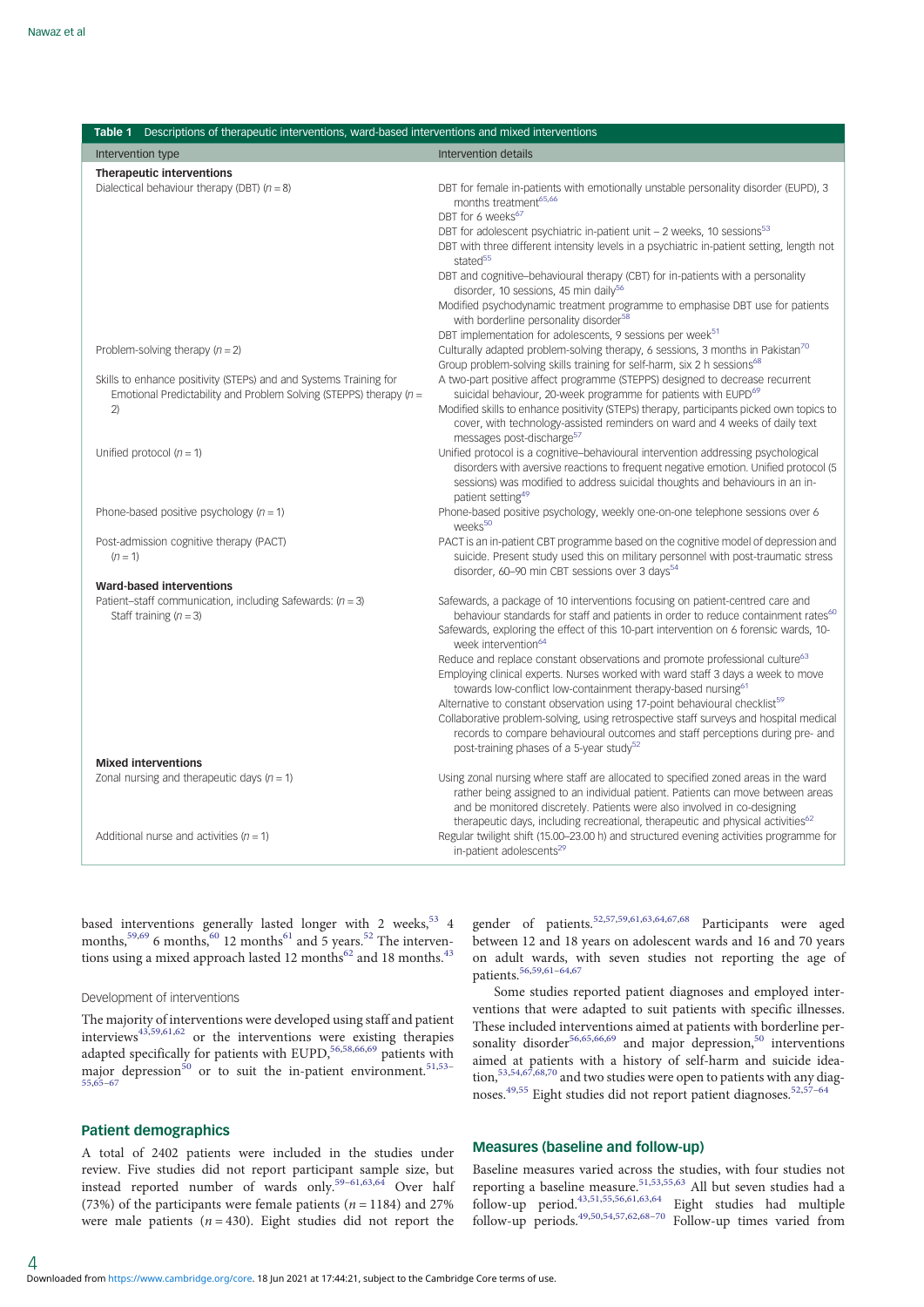1 month ( $n = 5$ ),<sup>49,54,57,65,66</sup> 6 weeks ( $n = 2$ ),<sup>[50](#page-8-0),[68](#page-8-0)</sup> 2 months ( $n =$ 1),<sup>[54,60](#page-8-0)</sup> 3 months ( $n = 6$ ),<sup>50,[54,57,62](#page-8-0),[67](#page-8-0),[70](#page-8-0)</sup> 6 months ( $n = 6$ ),<sup>49,57,[59,68](#page-8-0)–70</sup> 12 months ( $n = 4$ ),<sup>53,62,[68,69](#page-8-0)</sup> 14 months ( $n = 1$ )<sup>58</sup> to 5 years being the longest.<sup>52</sup>

### Outcome measures

All studies had a self-harm outcome measure and reported a variety of other measures relevant to patients and the in-patient environment. There were also differences in the measures used when reporting therapeutic interventions versus reporting ward-based interventions.

#### Self-harm outcome measures

The most common self-harm outcome measures for therapeutic interventions included self-harm reports, these were collected through hospital/ward incident reporting systems. Some studies also looked at suicide ideation by using self-injury questionnaires and standardised scales. However, the scales used varied greatly and some were self-reports such as the Suicide Ideation Questionnaire, Beck Scale for Suicide, Self-Injurious Thoughts and Behaviours Interview–Self-Report, Columbia Suicide Severity Rating Scale and the Lifetime Parasuicide Count. Many studies grouped non-suicidal self-harm and self-harm with suicidal intent and did not justify why a certain measure/tool was used over another.

Studies implementing ward-based interventions primarily collected self-harm data and number of suicide attempts through hospital/ward incident reporting systems. A few studies also developed a one-page checklist for clinical staff to record a range of conflict incidents, including self-harm.

### Other outcome measures

Additional outcome measures for therapeutic interventions included adherence to intervention, changes in medication and changes in mood. Depression and anxiety were measured using different inventories across the studies. These included: the Beck Depression Inventory, Hamilton Rating Scale for Depression, Beck Anxiety Inventory, Hamilton Rating Scale for Anxiety and State–Trait–Anxiety Inventory.

For ward-based interventions, additional measures included number of hours patients spent under constant observation, staff sickness, staff budgets, other harmful patient incidents (e.g. violence and aggression), and incidents of restrictive practice (e.g. restraint). These additional measures were not present in the therapeutic interventions.

## Impact on self-harm

In total, 15 of the 23 interventions<sup>[43](#page-7-0),[51](#page-8-0)-[53](#page-8-0),[55](#page-8-0)-[58,61,63,65,66,69](#page-8-0)-[71](#page-8-0)</sup> showed a statistically significant reduction in self-harm. Six studies<sup>[50,54,60,64,67,68](#page-8-0)</sup> did not show a significant reduction in self-harm and two studies<sup>[49](#page-8-0),[59](#page-8-0)</sup> did not report outcome data despite reporting they collected self-harm incident data.

For the 15 therapeutic interventions, 10 studies  $51,53,55-58,65,66,69,70$  $51,53,55-58,65,66,69,70$  $51,53,55-58,65,66,69,70$  $51,53,55-58,65,66,69,70$  $51,53,55-58,65,66,69,70$  $51,53,55-58,65,66,69,70$ showed a significant reduction in self-harm, suicidal ideation and suicide. Five studies<sup>[49,50,54](#page-8-0),[67,68](#page-8-0)</sup> failed to show a significant effect. No studies showed an increase in self-harm incidents following therapeutic interventions.

For the six ward-based interventions, three studies  $52,61,63$ showed a significant reduction in self-harm and three did not.<sup>[59,60,64](#page-8-0)</sup> Both mixed interventions<sup>[43,](#page-7-0)[62](#page-8-0)</sup> using a combined therapeutic and ward-based approach significantly reduced self-harm. Specific therapeutic and organisational approaches are discussed in more detail below.

## Therapeutic interventions

DBT

DBT was adapted to in-patient settings in different ways across eight studies and there were numerous differences in implementation and measurement of outcomes. Seven<sup>51,53,[55](#page-8-0),[56](#page-8-0),[58](#page-8-0),[65](#page-8-0),[66](#page-8-0)</sup> out of the eight studies significantly reduced self-harm.

Five studies<sup>[56](#page-8-0),[58](#page-8-0),[65](#page-8-0)-[67](#page-8-0)</sup> used adapted in-patient DBT for patients with EUPD, who had a history of self-harm. One randomised controlled trial<sup>56</sup> used 45 min CBT and DBT group sessions for 31 patients, administered over 10 days by experienced nurses. The control group was an existing wellness group on the ward, however, there was no further follow-up. The outcomes included a significant reduction in self-harm, and parasuicide. Another two studies administered standard DBT over 3 months by trained staff, using a pre-post design in 24 patients<sup>[66](#page-8-0)</sup> and 60 patients.<sup>[65](#page-8-0)</sup> Both these studies showed a significant reduction in self-harm acts. One study<sup>67</sup> implemented DBT over 6 weeks and showed a reduction in self-harm by comparing group means but it was not clear whether this was statistically significant. Another study<sup>[58](#page-8-0)</sup> adapted a psychodynamic approach to include DBT in the personality disorders treatment programme for 3 months and found a significant reduction in self-harm when compared with the control group.

Three studies<sup>[51,53](#page-8-0),[55](#page-8-0)</sup> adapted DBT for adolescent in-patients and showed a statistically significant reduction in self-harm incidents. In one study[,53](#page-8-0) DBT was adapted for 2 weeks and provided to 32 participants. This study found a significant reduction in self-harm on the wards compared with the baseline, improvements continued at a 12-month follow-up but these were not statistically significant. The second study<sup>[55](#page-8-0)</sup> adapted DBT for adolescents in a long-term inpatient facility, showing a significant reduction in non-suicidal selfharm when compared with historical controls. The sample size was larger with 210 participants. The intervention lasted 12 months and included all components of the DBT model. The third study<sup>[51](#page-8-0)</sup> evaluated DBT adapted for adolescents versus treatment as usual for adolescents on an acute-care psychiatric in-patient unit.

#### Skills to enhance positivity (STEPs) therapy and Systems Training for Emotional Predictability and Problem Solving (STEPPS) therapy

Two studies used Skills to Enhance Positivity (STEPs) and Systems Training for Emotional Predictability and Problem Solving (STEPPS) therapy, which led to statistically significant reductions in the number of hospital admissions for self-harm  $acts^{69}$  $acts^{69}$  $acts^{69}$  and suicidal ideation.<sup>57</sup> STEPPs was originally intended for out-patients with EUPD. One study<sup>[69](#page-8-0)</sup> tested the standard STEPPs manual in the in-patient environment for 32 patients with EUPD over 20 weeks. The second study<sup>[57](#page-8-0)</sup> modified STEPs for 20 adolescents over 1 month and allowed participants to select topics, such as meditation and gratitude, to cover within each session, encouraging buy-in. Both studies used a pre and post design, only one of the studies $^{69}$  $^{69}$  $^{69}$  had a control.

## Problem-solving therapy

Two studies<sup>[68,70](#page-8-0)</sup> implemented problem-solving therapy using a randomised controlled trial design. First, a culturally adapted problemsolving therapy for 221 patients, lasting 3 months, significantly reduced suicide ideation.<sup>[70](#page-8-0)</sup> Second, a group problem-solving intervention for 433 patients, lasting 6 weeks, had no impact on rates of self-harm at 6-week follow-up, 6-month follow-up and 12-month follow-up.[68](#page-8-0) It is unclear why these differences in outcomes occurred, this could be because of the length of the interventions or even that the culturally adapted version<sup>[70](#page-8-0)</sup> was being implemented in a hospital where little support was in place for self-harm.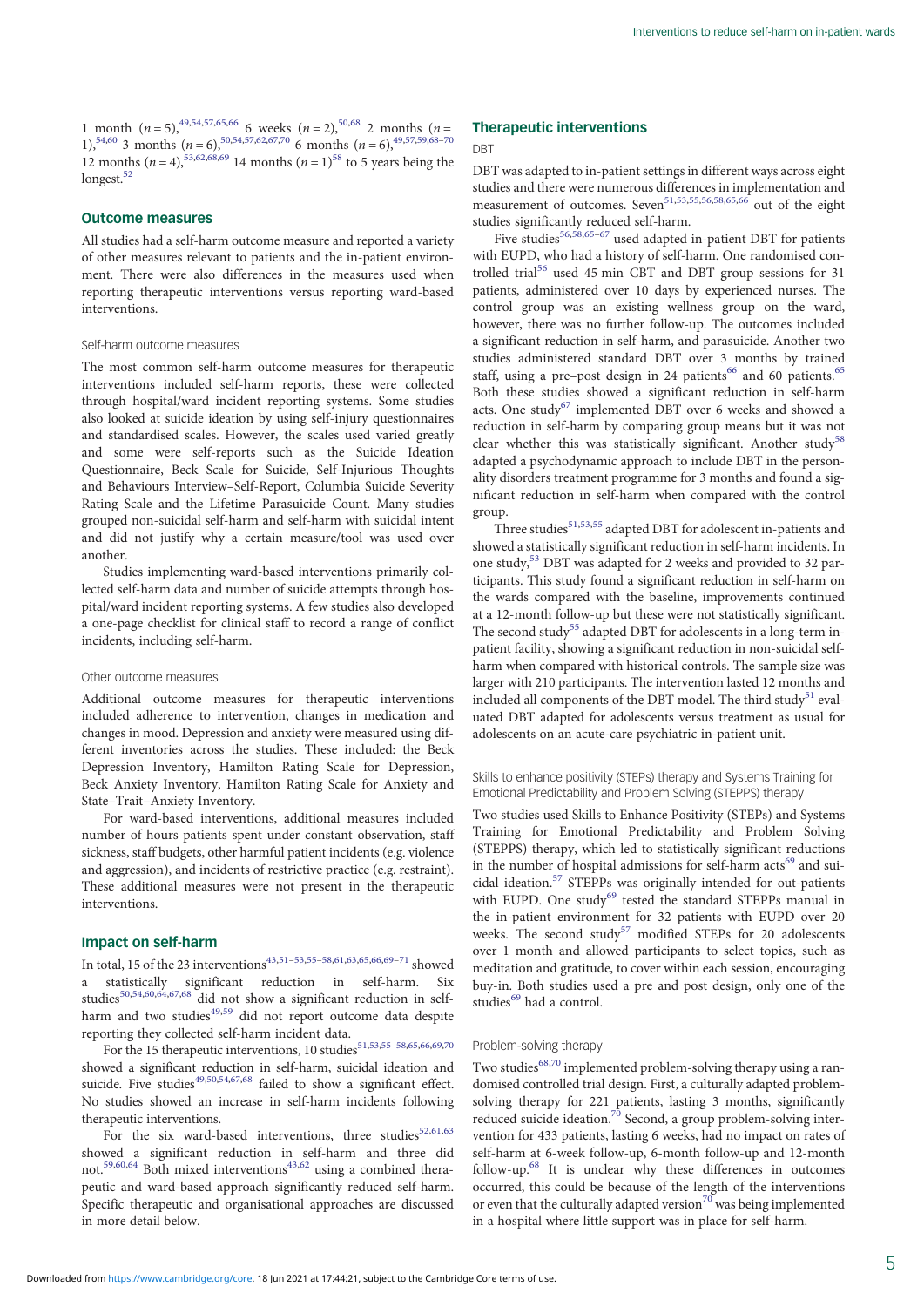#### Other therapeutic interventions

The remaining therapeutic interventions did not have a significant impact on reducing self-harm incidents. Post-admission cognitive therapy showed no significant differences in reducing suicide risk when compared with the control.<sup>[54](#page-8-0)</sup> An adapted unified protocol intervention reported a difference in means for suicide ideation but the sample was too small to conduct further analyses.<sup>[49](#page-8-0)</sup> Phone-based positive psychology showed a significant difference in favour of the control group, in suicidality, depression and hope-lessness at 6 weeks and 12 weeks.<sup>[50](#page-8-0)</sup>

#### Interventions to provide a safer ward environment

Patient-staff communication: 'Safewards' ten-component intervention

The Safewards intervention $60$  consisted of ten components that, broadly speaking, aim to improve relationships between patients and staff, foster a safe atmosphere on the ward and respond rapidly to signs of agitation or distress. Staff are, for instance, encouraged to talk to patients informally and patient groups and activities provide interest and social relationships. A concerted attempt is also made to highlight positive achievements, positive messages about the ward and those patients who have successfully returned to the community.

The Safewards intervention was conducted on multiple wards using a randomised controlled trial study design. Two replications of this intervention showed mixed results. One study,<sup>[63](#page-8-0)</sup> with a pre and post design, showed a significant reduction in suicide and self-harm. The other study $64$  was a non-randomised controlled trial and did not show significant reduction in self-harm incidents.

### Staff training

Two out of the three studies focusing on staff training significantly reduced self-harm incidents. One study<sup>[61](#page-8-0)</sup> employed two additional nurses to work on two acute wards for 1 year, assisting with the implementation of changes according to a working model of conflict and containment. A retrospective study<sup>[52](#page-8-0)</sup> found collaborative problem-solving training for nurses led to a significant decrease in self-harm incidents. The data spanned 5 years and included staff surveys and hospital medical records over a 5-year span. Collaborative problem-solving taught staff to diffuse tenuous situations for example by distracting or engaging the patient in respectful conversation. The final study<sup>[59](#page-8-0)</sup> introduced an alternative checklist to constant observation, the researchers collected self-harm data but did not report the findings.

## Mixed intervention

6

One intervention $62$  combined both a therapeutic approach and ward-based changes. This was done through changing how nurses were placed on the ward, placing boundaries and time restrictions for certain ward areas, and introducing recreational, physical and therapeutic activities for in-patients. This intervention showed a significant reduction in self-harm, and the effects were sustained over 12 months.

The second mixed intervention $43$  involved adding a regular twilight shift (3–11 pm) for nursing staff and introducing a structured evening activity programme on the ward. A tailored intervention targeting the psychiatric ward environment helped to reduce the proportion of adolescents self-harming on the ward.

## Discussion

The management and reduction of self-harm is a priority for all psychiatric wards.[20](#page-7-0) In spite of this, we identified only 23 studies evaluating self-harm reduction on wards of which only 15 reduced self-harm.

## Efficacy of specific therapeutic and organisational interventions

DBT was the most frequently implemented and effective intervention, with seven of eight studies showing some benefit. Sample sizes varied considerably, from 24 patients in the smallest studies to 425 in the largest. Length of treatment also varied; two studies<sup>[65,66](#page-8-0)</sup> lasted 3 months and showed significant reduction in self-harm, but modified DBT programmes also reduced self-harm on adolescent wards[.51,55](#page-8-0) A systematic review performed in  $2016^{72}$  $2016^{72}$  $2016^{72}$  on interventions for self-harm in the community found that CBT reduced overall numbers of self-harm, whereas DBT did not. However, DBT was found to reduce frequency of selfharming within individuals. In this 2021 review, only two studies were identified as using some form of CBT , and on its own CBT did not seem to have an impact on self-harm on the ward. This suggests that DBT may be a more promising therapy for patients on psychiatric wards, whereas CBT should be reserved for patients in the community. However, additional controlled trials are needed to examine this further.

Three out of the six ward-based studies used 'Safewards', a combination of ten practices that were aimed at improving communication between staff and patients on an in-patient psychiatric ward, but only one demonstrated a significant reduction in self-harm.<sup>[63](#page-8-0)</sup> The different results for the same interventions were likely because of the difficulties in implementing ten practices in quick succession without adapting to the needs of the local environment rather than the nature of the intervention itself. This was noted by clinicians on psychiatric wards where the intervention was not successful.<sup>[64](#page-8-0)</sup>

Of the remaining three ward-based interventions,  $52,59,61$  $52,59,61$  $52,59,61$  $52,59,61$  $52,59,61$  two interventions<sup>[52](#page-8-0),[61](#page-8-0)</sup> managed to reduce self-harm by improving the ward milieu by training staff on how to manage difficult patient behaviours. Interventions published since this review was conducted have further shown reductions in self-harming behaviours following tailored improvements to the ward environment.<sup>[43](#page-7-0)</sup> There are a number of ways that ward-based interventions could have an impact on patient self-harm. These include, increasing the presence of staff available for patients to seek help and feel supported, $22,73$  $22,73$  providing positive and safe ways to distract patients and help them to bond with their peers to replace the positive functions associated with self-harm.<sup>[74](#page-8-0)-[76](#page-8-0)</sup> In addition, ward-based activities and interventions may help to reduce the sense of isolation, restriction and loneliness that patients often feel on psychiatric wards that may trigger self-harming behaviours.[77](#page-8-0) This is a promising finding as ward-based interventions are often quicker to implement, can be tailored to the ward environment, and are likely to have a positive impact on other aspects of the ward.

The two studies $43,62$  $43,62$  in this review that used a combined therapeutic and ward-based approach significantly reduced self-harm on a ward, and these effects were sustained over time. In one<sup>62</sup> of these studies, all patients were provided with individual therapy and all staff were given specific training to manage self-harm and other difficult behaviours. The second intervention also found that introducing activities and a regular twilight shift in the evening, when selfharming behaviours were increased, successfully reduced self-harm on the ward.<sup>[43](#page-7-0)</sup>

## Limitations

The quality of the studies was highly variable, with only one study having a strong design. Most studies used simple pre–post designs with small sample sizes, and several were without controls of any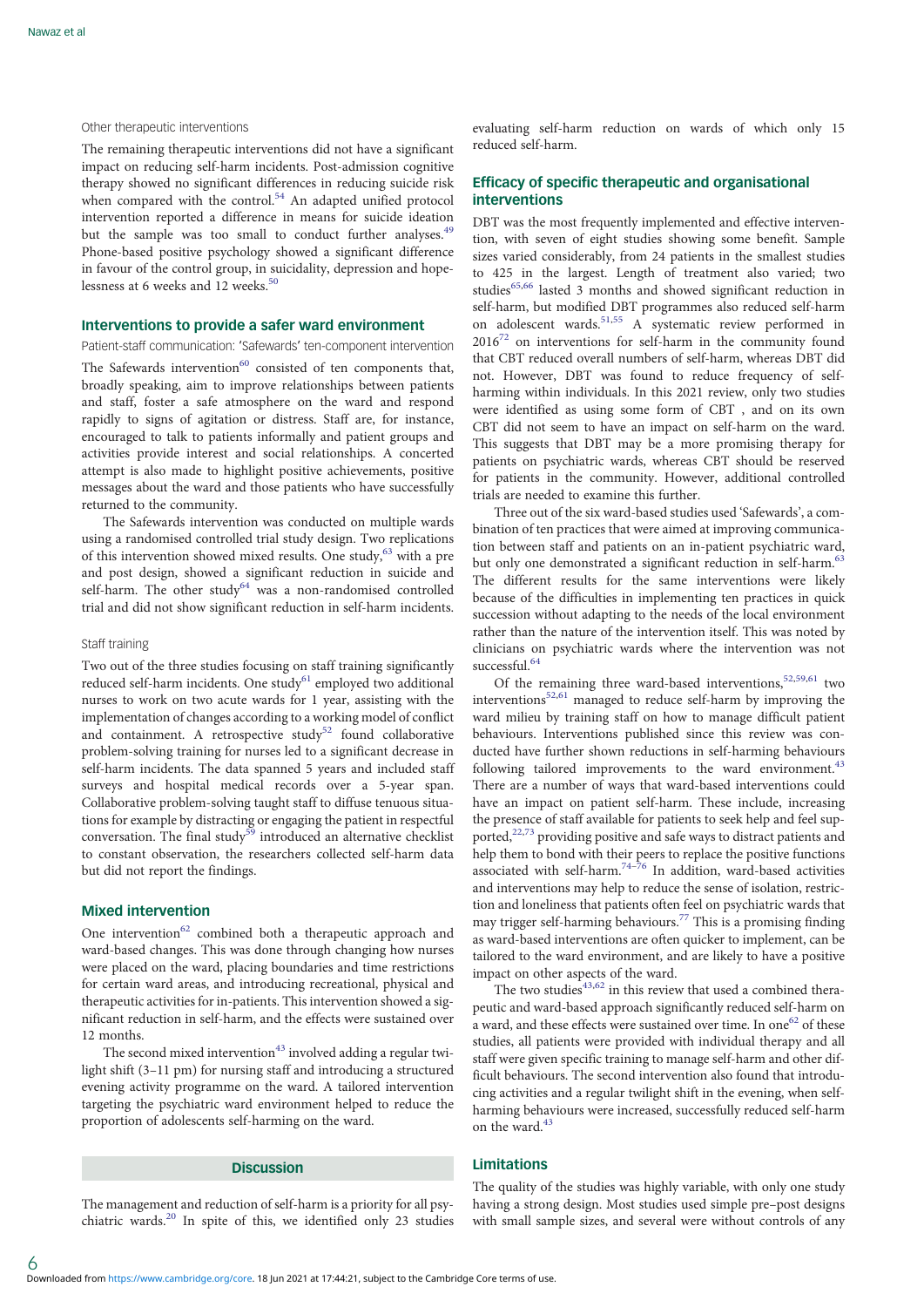kind. Many interventions were complex, not well defined and poorly described. A wide variety of therapeutic and organisational interventions were employed; none of the single interventions showed a consistent outcome. The data in this review does not distinguish between number of self-harming incidents overall and the number of individuals self-harming because of the lack of information provided by the studies. Therapeutic interventions for individual patients were more common than organisational interventions aimed at improving the ward milieu and proactive management of self-harm.

Some studies took place in private hospitals/wards where there are very different demands and constraints on both patients and staff compared with the public sector. These differences may influence the cohort being studied, the length of admission, the number of staff on the ward, the ward culture and other activities available on the ward. There is likely to be further variation between different organisations and particularly between countries. However, there are not sufficient studies available across different countries to draw any conclusions about what approaches might suit particular cultures and contexts. This issue of widely differing ward contexts serves to undermine the generalisability of results from any particular setting.

The short timescales of some therapeutic studies included in this review are particularly problematic, given the intractable nature of self-harm. Self-harming behaviours are complex in how they are caused and maintained[.25](#page-7-0) Short time frame interventions on wards are unlikely to be of lasting benefit unless combined with longer-term and continuing therapy in community settings.

## Clinical implications

The findings from this review suggest that a variety of approaches show some promise in reducing self-harm, but the evidence is not strong enough to recommend any particular approach. However, several approaches appear to provide benefit and there was no indication of a harmful impact of any of the approaches reported in this review. The mixed interventions<sup>[43](#page-7-0),[62](#page-8-0)</sup> addressing individual therapy alongside ward management and staff training were effective at reducing self-harm in the short and longer term.

Many factors influence the likelihood of self-harm, with different influences on different people. Some patients for instance may be primarily responding to longstanding personal distress and difficulties, while others may be more influenced by current social relationships and the immediate ward environment. This suggests that clinical teams should consider individual therapeutic approaches combined with social and organisational interventions. This is supported by a recent study that found that ward-based interventions could reduce the number of people that self-harm, but did not have an impact on the most vulnerable patients with repeated self-harm incidents who may have benefited from an additional therapeutic intervention. $43$  At the very least, wards should prioritise proactive management of self-harm and target the therapeutic support to the most vulnerable patients given the potential benefits to the patient, and others on the ward, and the risk of suicide associated if this is not addressed.

A critical question that needs addressing, is whether patients should be admitted with a primary aim of reducing self-harm or suicide risk when there is no other clear treatment goal. Current guidance for managing self-harm or suicide risk suggests admissions are ideally avoided $35$  given the potential adverse consequences of admission<sup>[36](#page-7-0)</sup> and the costs of in-patient care. Quality standards for in-patient care<sup>[78,79](#page-8-0)</sup> do not recommend any particular approach to

managing self-harm. It is evident from the findings of this review that this may be a result of the paucity of evidence available.

The evidence presented in this systematic review is not sufficient to recommend that admission should be used as a first-line treatment to manage self-harm in isolation. However, self-harm and suicide risk remains a core feature of many psychiatric patients who require admission for other reasons. The studies presented here, although they have many limitations, do offer potential directions and guidance for wards in showing how they might reduce risk of self-harm.

## Future research

The interventions used to reduce self-harm are remarkably diverse, with few studies appearing to build on previous experience and earlier findings. Future studies aimed at reducing self-harm need to describe interventions in more detail and to have a clearly defined rationale for reducing self-harm. Studies should include control groups, larger sample sizes and a range of standardised outcome measures to best understand the impact.

Mixed interventions, which combine individual therapeutic work with wider ward interventions, may hold promise. The idea being that multiple mechanisms are involved in self-harm and therefore different strategies are likely to be complementary. Such approaches could be effectively studied with cluster-randomised trials at ward level or potentially in a stepped-wedge design as the intervention is implemented across different wards and organisations.

There remains a question about whether DBT can be more effective if initiated in an in-patient setting and then continued in a community setting. Short-term DBT customised to an inpatient setting could be effective but the impact can be short lived if not followed up with longer-term therapeutic engagement in the community. Trials are needed to gain a better understanding of the role of DBT in reducing self-harm on wards and to compare different patterns and timing of treatment. There is also a clear need for more interventions looking at the effectiveness of CBT in managing self-harm on the ward given that this was found to be the most effective treatment for stopping self-harm in the community.[72](#page-8-0)

In conclusion, self-harm is traumatic for individuals and families and has an associated risk of suicide in the longer term. The management of self-harm using observations and restraint is seen as invasive by patients and consumes inordinate amounts of clinical time.<sup>[80](#page-8-0),[81](#page-8-0)</sup> There is an urgent need to find effective, evidence-based ways of managing self-harm in a ward environment that provides both immediate benefit to patients and a foundation for longerterm therapeutic impact. Current evidence reviewed here remains weak overall but most interventions in this review show benefit; however, more robust programmes of research are needed to provide a more substantial evidence base for this neglected problem on psychiatric in-patient wards.

Rasanat Fatima Nawaz (D)[,](https://orcid.org/0000-0002-9600-2136) Department of Experimental Psychology, University of Oxford, UK; Patient Safety Collaborative, Oxford Academic Health Science Network, UK; and Department of Psychiatry[,](https://orcid.org/0000-0002-2634-6662) University of Cambridge, UK; **Gurpreet Reen .** Department of Experimental Psychology, University of Oxford, UK; and Oxford Healthcare Improvement Centre, Oxford Health NHS Foundation Trust, UK; Natasha Bloodworth, Department of Experimental Psychology, University of Oxford, UK; and Oxford Healthcare Improvement Centre, Oxford Health NHS Foundation Trust, UK; Daniel Maughan, Oxford Healthcare Improvement Centre, Oxford Health NHS Foundation Trust, UK; Charles Vincent **D**. Department of Experimental Psychology, University of Oxford, UK; and Oxford Healthcare Improvement Centre, Oxford Health NHS Foundation Trust, UK

Correspondence: Rasanat Fatima Nawaz. Email: [rfn22@cam.ac.uk](mailto:rfn22@cam.ac.uk)

First received 13 Oct 2020, final revision 15 Feb 2021, accepted 23 Mar 2021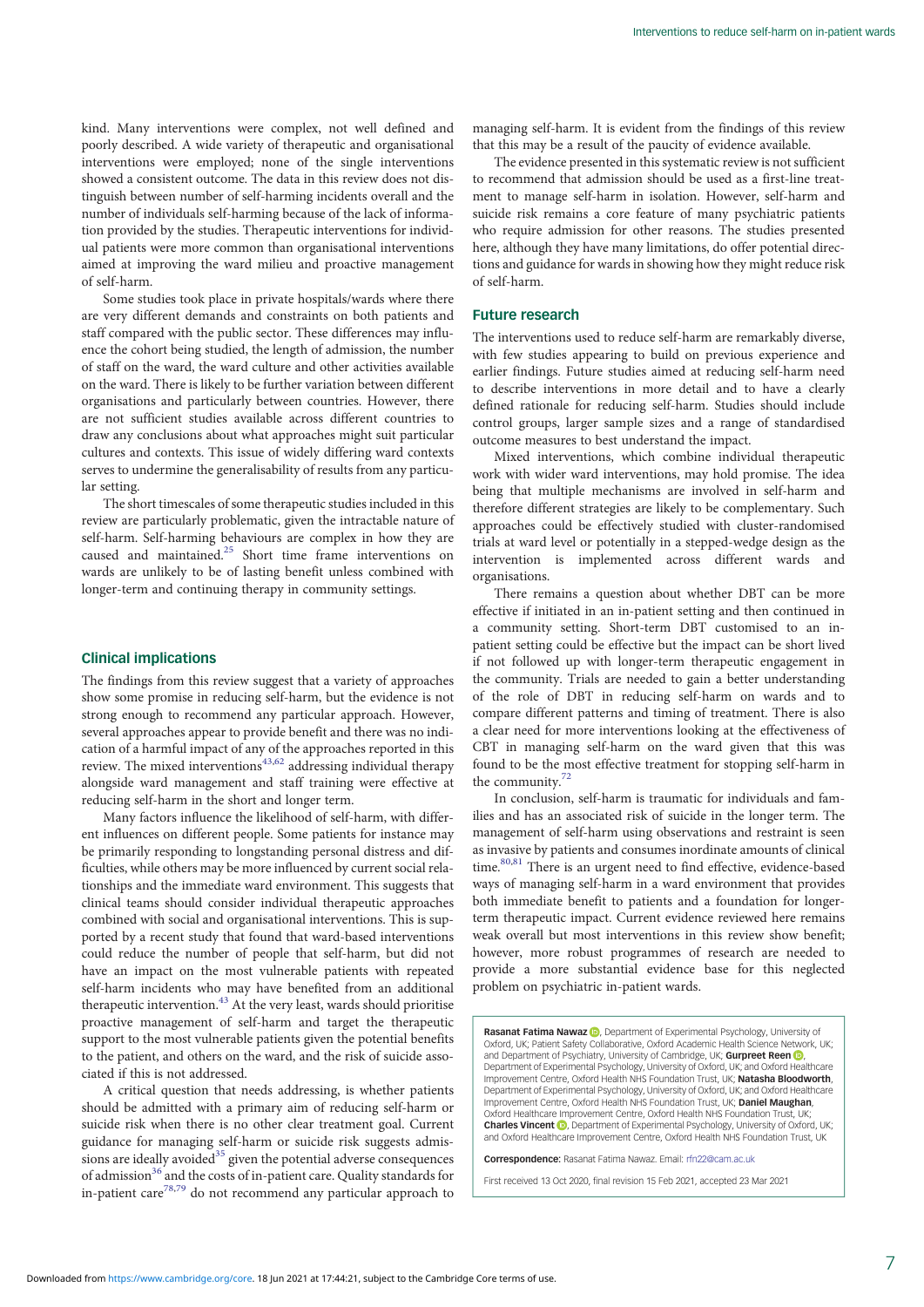### Supplementary material

<span id="page-7-0"></span>Supplementary material is available online at <https://doi.org/10.1192/bjo.2021.41>

## Data availability

Data availability is not applicable to this article as no new data were created or analysed in this study.

#### Acknowledgments

We acknowledge the support of the Oxford Patient Safety Collaborative and the Oxford Academic Health Science Network.

#### Author contributions

R.F.N., N.B. and C.V. designed the study. R.F.N. and G.R. analysed the data with support from C.V. and D.M.. R.F.N. drafted the manuscript with support from G.R., D.M. and C.V. All authors provided critical feedback on the manuscript and results. All authors approved the final manuscript.

#### Funding

C.V. is supported by The Health Foundation. R.F.N. is funded by the Oxford Patient Safety Collaborative and the Oxford Academic Health Science Network.

#### Declaration of interest

None.

8

## References

- 1 Hawton K, Zahl D, Weatherall R. Suicide following deliberate self-harm: longterm follow-up of patients who presented to a general hospital. Br J Psychiatry 2003; 182: 537–42.
- 2 Paul E, Tsypes A, Eidlitz L, Ernhout C, Whitlock J, Frequency and functions of non-suicidal self-injury: associations with suicidal thoughts and behaviors. Psychiatry Res 2015; 225: 276–82.
- 3 De Kloet L, Starling J, Hainsworth C, Berntsen E, Chapman L, Hancock K. Risk factors for self-harm in children and adolescents admitted to a mental health inpatient unit. Aust N Z J Psychiatry 2011; 45: 749–55.
- 4 Ayton A, Rasool H, Cottrell D. Deliberate self-harm in children and adolescents: association with social deprivation. Eur Child Adolesc Psychiatry 2003; 12: 303–7.
- 5 Carballo JJ, Llorente C, Kehrmann L, Flamarique I, Zuddas A, Purper-Ouakil D, et al. Psychosocial risk factors for suicidality in children and adolescents. Eur Child Adolesc Psychiatry 2020; 29: 759–76.
- 6 Knorr AC, Ammerman BA, Hamilton AJ, McCloskey MS. Predicting status along the continuum of suicidal thoughts and behavior among those with a history of nonsuicidal self-injury. Psychiatry Res 2019; 273: 514–22.
- 7 Miller A. Adolescent suicide as a failure of acute stress-response systems. Annu Rev Clin Psychol 2019; 15: 425–50.
- 8 Bergen H, Hawton K, Waters K, Ness J, Cooper J, Steeg S, et al. Premature death after self-harm: a multicentre cohort study. Lancet 2012; 380(9853): 1568–74.
- 9 Hargus E, Hawton K, Rodham K. Distinguishing between subgroups of adolescents who self-harm. Suicide Life-Threatening Behav 2009; 39: 518–37.
- 10 Hawton K, Linsell L, Adeniji T, Sariaslan A, Fazel S. Self-harm in prisons in England and Wales: an epidemiological study of prevalence, risk factors, clustering, and subsequent suicide. Lancet 2014; 383: 1147–54.
- 11 Rodway C, Tham SG, Ibrahim S, Turnbull P, Windfuhr K, Shaw J, et al. Suicide in children and young people in England: a consecutive case series. Lancet Psychiatry 2016; 3: 751–9.
- 12 Hawton K, Harriss L. Deliberate self-harm in young people: characteristics and subsequent mortality in a 20-year cohort of patients presenting to hospital. J Clin Psychiatry 2007; 68: 1574–83.
- 13 Gowers S, Rowlands L. Inpatient services. Curr Opin Psychiatry 2005; 18: 445–8.
- 14 James M, Warner S. Coping with their lives women, learning disabilities, self-harm and the secure unit: a Q-methodological study. Br J Learn Disabil 2005; 33: 120–7.
- 15 Zhand N, Matheson K, Courtney D. Self-harm in child and adolescent psychiatric inpatients: a retrospective study. J Can Acad Child Adolesc Psychiatry 2016; 25: 169–76.
- 16 Barton G, Rey JM, Simpson P, Denshire E. Patterns of critical incidents and their effect on outcome in an adolescent inpatient service. Aust N Z J Psychiatry 2001; 35: 155–9.
- 17 Berntsen E, Starling J, Durheim E, Hainsworth C, De Kloet L, Chapman L, et al. Temporal trends in self harm and aggression on a paediatric mental health ward. Australas Psychiatry 2011; 19: 64–9.
- 18 Kronström K, Tiiri E, Jokiranta-Olkoniemi E, Kaljonen A, Sourander A. Suicidality among child and adolescent psychiatric inpatients: time trend study comparing 2000 and 2011. Eur Child Adolesc Psychiatry 2019; 28: 1223–30.
- 19 Meehan J, Kapur N, Hunt IM, Turnbull P, Robinson J, Bickley H, et al. Suicide in mental health in-patients and within 3 months of discharge: national clinical survey. Br J Psychiatry 2006; 188: 129–34.
- 20 Bowers L, Banda T, Nijman H. Suicide Inside. J Nerv Ment Dis 2010; 198: 315–28.
- 21 Reavey PK. Visual approaches: using and interpreting images. SAGE Handb Qual Res Psychol 2008: 296–314.
- 22 Spencer S, Stone T, Kable A, McMillan M. Adolescents' experiences of distress on an acute mental health inpatient unit: a qualitative study. Int J Ment Health Nurs 2019; 28: 712–20.
- 23 Haynes C, Eivors A, Crossley J. 'Living in an alternative reality': adolescents' experiences of psychiatric inpatient care. Child Adolesc Ment Health 2011; 16: 150–7.
- 24 Nijman HLI, Campo JMLG. Situational determinants of inpatient self-harm. Suicide Life-Threatening Behav 2002; 32: 167–75.
- 25 Klonsky ED, Glenn CR, Styer DM, Olino TM, Washburn JJ. The functions of nonsuicidal self-injury: converging evidence for a two-factor structure. Child Adolesc Psychiatry Ment Health 2015; 9: 1–9.
- 26 Klonsky E. The functions of deliberate self-injury: a review of the evidence. Clin Psychol Rev 2007; 27: 226–39.
- 27 Duffy D. Out of the shadows: a study of the special observation of suicidal psychiatric in-patients. J Adv Nurs 1995; 21: 944–50.
- 28 Bowers L, Park A. Special observation in the care of psychiatric inpatients: a literature review. Issues Ment Health Nurs 2001: 22: 769-86
- 29 Reen GK, Bailey J, Maughan DL, Vincent C, Systematic review of interventions to improve constant observation on adult inpatient psychiatric wards. Int J Ment Health Nurs 2020; 29: 372–86.
- 30 Flynn S, Nyathi T, Tham S, Williams A, Windfuhr K, Kapur N, et al. Suicide by mental health in-patients under observation. Psychol Med 2017; 47: 2238–45.
- 31 Delaney KR. Evidence base for practice: reduction of restraint and seclusion use during child and adolescent psychiatric inpatient treatment. Worldviews Evidence-Based Nurs 2006; 3: 19–30.
- 32 DosReis S, Barnett S, Love RC, Riddle MA. A guide for managing acute aggressive behavior of youths in residential and inpatient treatment facilities. Psychiatr Serv 2003; 54: 1357–63.
- 33 Finke LM. The use of seclusion is not evidence-based practice. J Child Adolesc Psychiatr Nurs 2001; 14: 186–91.
- 34 Martin A, Krieg H, Esposito F, Stubbe D, Cardona L, Reduction of restraint and seclusion through collaborative problem solving: a five-year prospective inpatient study. J Child Adolesc Psychiatr Nurs 2008; 59: 1406–12.
- 35 National Institute for Health and Care Excellence. Borderline Personality Disorder: Recognition and Management. NICE, 2009.
- 36 Qin P, Nordentoft M. Suicide risk in relation to psychiatric hospitalization: evidence based on longitudinal registers. Arch Gen Psychiatry 2005; 62: 427–32.
- 37 Glenn CR, Franklin JC, Nock MK. Evidence-based psychosocial treatments for self-injurious thoughts and behaviors in youth. J Clin Child Adolesc Psychol 2015; 44; 1–29.
- 38 McCabe R, Garside R, Backhouse A, Xanthopoulou P. Effectiveness of brief psychological interventions for suicidal presentations: a systematic review. BMC Psychiatry 2018; 18: 1–13.
- 39 Fife S, Blumenfeld F, Williams C, Wood L. A feasibility study highlighting challenges in evaluating a structured, psychological treatment for self-harm in adult psychiatric inpatient settings. Psychiatry Res 2019; 282: 112609.
- 40 Wolff JC, Frazier EA, Weatherall SL, Thompson AD, Liu RT, Hunt JI. Piloting of COPES: an empirically informed psychosocial intervention on an adolescent psychiatric inpatient unit. J Child Adolesc Psychopharmacol 2018; 28: 409–14.
- 41 Freeman KR, James S, Klein KP, Mayo D, Montgomery S. Outpatient dialectical behavior therapy for adolescents engaged in deliberate self-harm: conceptual and methodological considerations. Child Adolesc Soc Work J 2016; 33: 123–35.
- 42 Bowers L. Safewards: a new model of conflict and containment on psychiatric wards. J Psychiatr Ment Health Nurs 2014; 21: 499–508.
- 43 Reen GK, Bailey J, McGuigan L, Bloodworth N, Nawaz RF, Vincent C. Environmental changes to reduce self-harm on an adolescent inpatient psychiatric ward: an interrupted time series analysis. Eur Child Adolesc Psychiatry [Epub ahead of print] 27 Jul 2020. Available from: [https://doi.org/10.1007/](https://doi.org/10.1007/s00787-020-01607-3) [s00787-020-01607-3](https://doi.org/10.1007/s00787-020-01607-3).